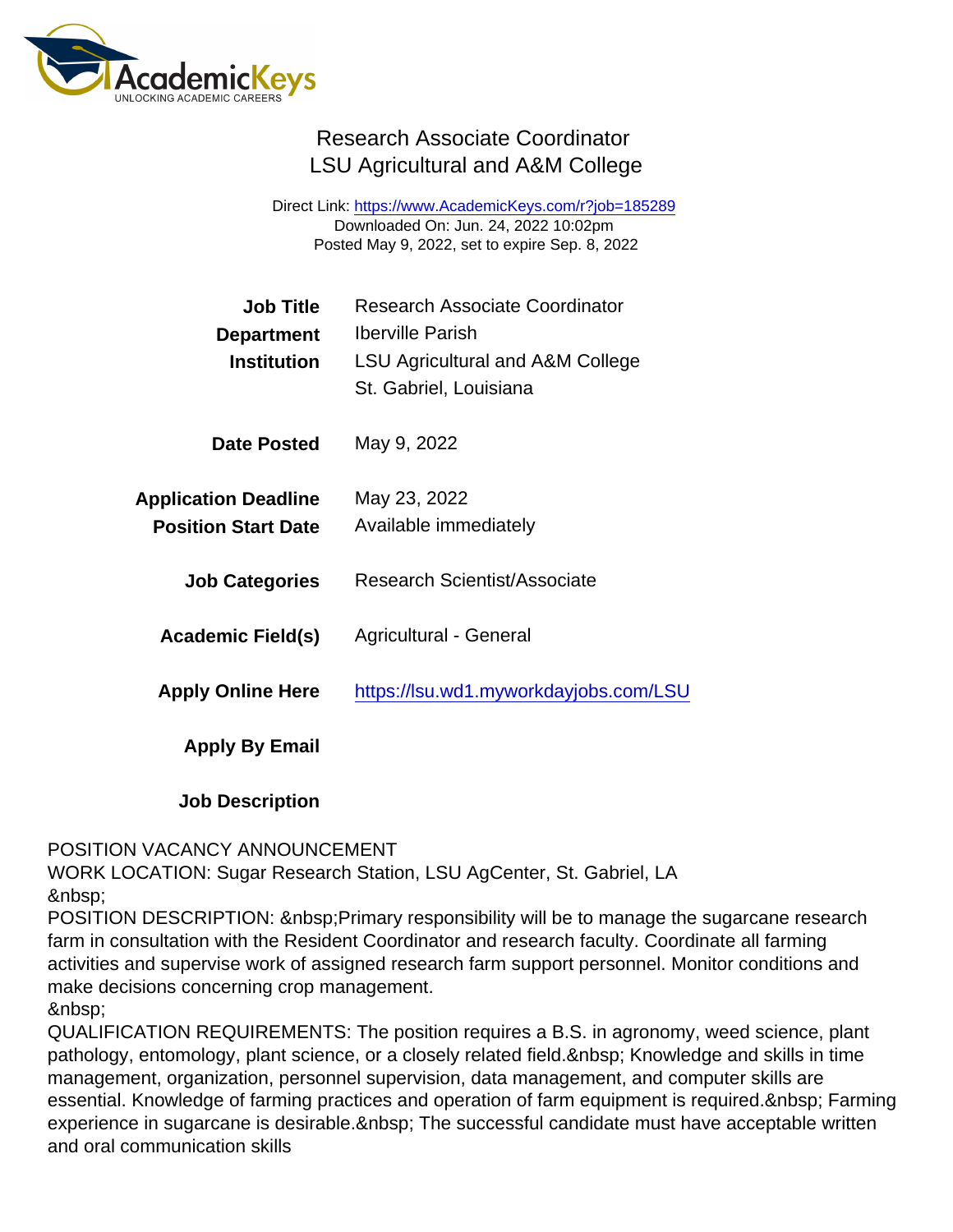## Research Associate Coordinator LSU Agricultural and A&M College

Direct Link: <https://www.AcademicKeys.com/r?job=185289> Downloaded On: Jun. 24, 2022 10:02pm Posted May 9, 2022, set to expire Sep. 8, 2022

SALARY AND BENEFITS: & nbsp; Salary will be commensurate with qualifications and experience. The LSU AgCenter has an attractive benefits package with a wide variety of benefit options. Benefits offered include retirement, multiple medical insurance options, supplemental insurances (dental, life, long-term disability, accident, vision, long-term care, etc.), Tax Saver Flexible Benefits Plan (saves tax dollars on some child care and medical expenses), university holidays (14 per year, typically includes a week off at Christmas), generous annual (vacation) and sick leave benefits, Employee Assistance Program, and possible educational leave and tuition exemption for coursework at campuses of the LSU System. & nbsp; Specific benefits depend on job category, percent effort, and length of employment.

APPLICATION DEADLINE: & nbsp; May 23, 2022 or until a suitable candidate is identified. &nb APPLICATION PROCEDURE: & nbsp; Apply online at https://lsu.wd1.myworkdayjobs.com/LSU (or in Workday for internal applicants) by attaching cover letter with resume, official university transcripts, and three letters of reference. Paper, faxed or e-mailed application materials will not be accepted, except that in lieu of attaching the reference letters online, they may be sent directly to: 

Jeff Hoy LSU AgCenter/Southwest Region Sugar Research Station 5755 LSU Ag Road St. Gabriel, LA 70776 Phone: 225-642-0224 Fax: 225-642-5339 Email: jhoy@agcenter.lsu.edu Web site: & nbsp; www.lsuagcenter.com 

The LSU Agricultural Center is a statewide campus of the LSU System and provides equal opportunities in programs and employment. An Equal Opportunity/Affirmative Action Employer.

Contact Information

Please reference Academickeys in your cover letter when applying for or inquiring about this job announcement.

**Contact**